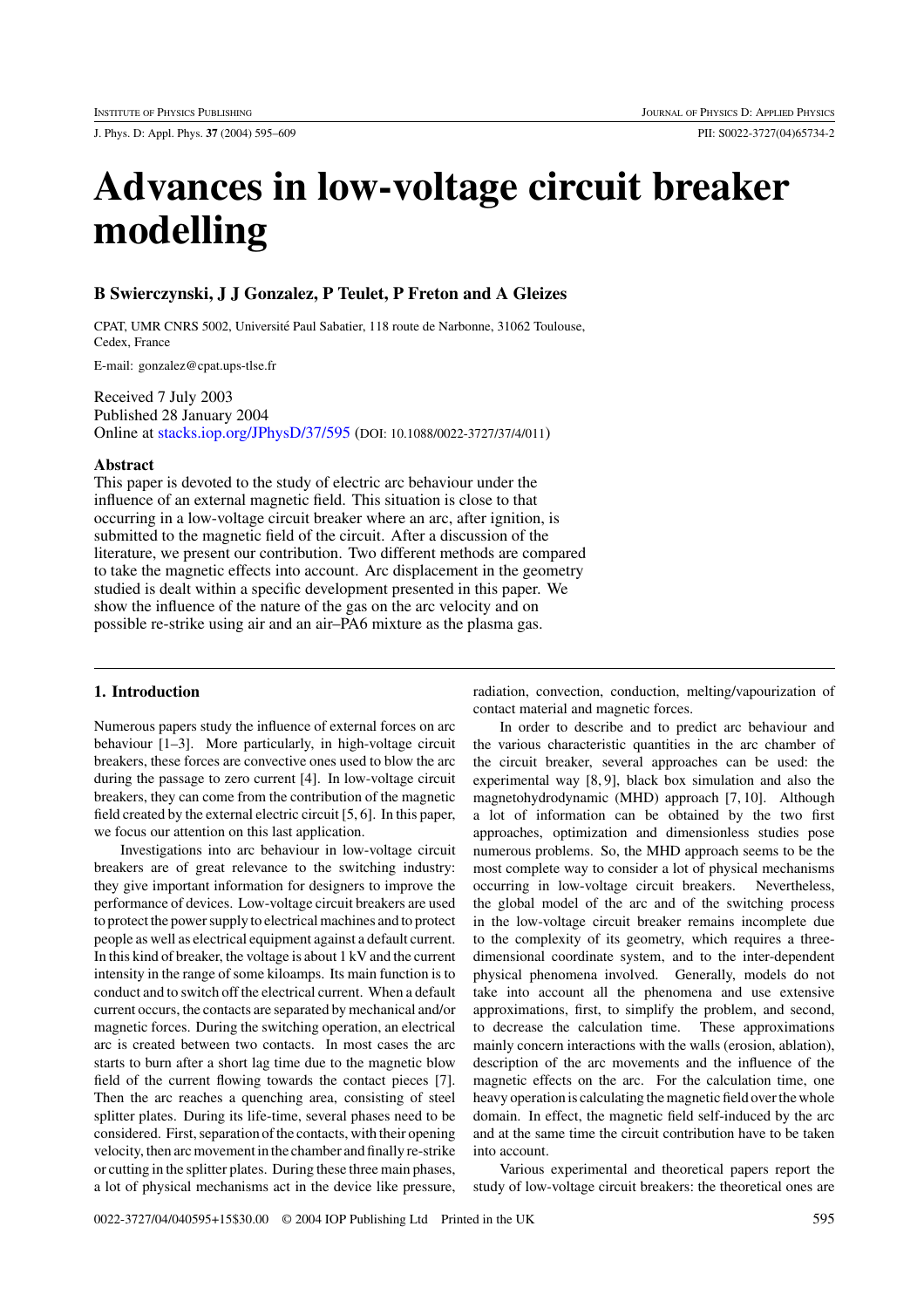#### B Swierczynski *et al*

numerous. A first paper of Daube *et al* [11] proposes an overview of the physical effects to be taken into account. In this paper, after a general description, a three-dimensional model is presented. One of the difficulties underlined by the authors is the calculation time. However, the arc zone is not well represented, and an arbitrary initial arc volume is given, allowing the use of a symmetry axis for the plasma zone. There is no arc movement and the external magnetic field is not taken into account. The magnetic field created by the arc is calculated by the Biot–Savart Law. With all the assumptions, the  $100 \mu s$ of the simulated arc require a computing time of 14 days on a single processor workstation [11]. Other authors like Schlitz *et al* [2, 12] also present studies on the subject. In their first paper, the bases of the model are given in a simple free burning arc configuration. This configuration is used by the authors to validate the model in a stationary configuration. In their second paper, the configuration is closer to reality, but the arc root positions stay the same during time. In the same way, the external magnetic field is not calculated but imposed, and the authors show the influence of its value on the arc behaviour such as the increase in the voltage due to arc bending. In Lindmayer's [13] and Barcikowski's [14] papers, the external magnetic field is calculated by the Biot–Savart Law, and the arc attachment conditions depend on the rail/plasma interface by a heating flux balance. These authors always made the assumption of a symmetry plane for calculations in their geometry. For arc attachment, a current density distribution, a function of the temperature in the boundary element near the rail, is considered. This is done assuming that only the hottest neighbouring areas of the electrode contribute to the current emission. So, locally, depending on the temperature field, the current density distribution is divided over several hottest areas. Another numerical study by Essiptchouk [15] deals with arc movement and root velocity under the action of an external magnetic field. In this paper, the physics is on the balance between the Lorentz force and the aerodynamic drag force. It concerns a rotating arc and shows the change in velocity during time due to the energy transfer to the anode. So, this theory is difficult to apply in a low-voltage circuit breaker device.

Concerning experimental papers, few exist in the literature. Keldar's study [1] is related to the arc bending on a transversal flow. Some experimental papers on arc root velocity determination in low-voltage circuit breaker devices also exist [16, 17]. In these papers, the determination of the velocity is based on an analysis of the magnetic induction created by the arc motion from the outside of a breaking system at numerous points. By this method, the authors determine the position of the average line of current that magnetically represents the arc.

In this paper, we report our contribution to represent the arc behaviour in a low-voltage circuit breaker. A threedimensional computational model of the arc is described in a simplified geometry. A commercial computational fluid dynamics code (Fluent 4.5) has been adapted and modified to model a fully coupled air plasma flow and the total magnetic field due to the arc and to the contribution of the electrodes. Due to the physical complexity and to the geometry of the low-voltage circuit breaker, several hypotheses have been used in this paper, and the opening and cutting phases are not

considered. We focus our attention on the arc behaviour between the contacts.

First, we present briefly in section 2 the calculation of the composition and transport properties for different mixtures of air with the composite material vapours used in this study. Second, the stationary model and results in several air–%PA6 media are presented (section 3).

Specific developments for the external magnetic field and for the moving arc phenomena necessary to describe the transient state are proposed.

Finally, the results for the transient state, including the above developments, are discussed in section 4.

#### **2. Transport properties**

#### *2.1. Introduction*

In a low-voltage circuit breaker, before the appearance of default currents, only air is present in the chamber. When an electric problem occurs, the presence of the arc leads to various species in the breaker: during and after arc ignition, metal vapour coming from the erosion of the rails diffuses in the chamber. After circuit opening, the arc moves to the splitters under pressure and magnetic forces. So, the interactions with the walls produce a mixture of air with PA6 vapour, the basic monomer of PA6 being  $C_6H_{11}O_1N_1$ . These organic vapours play an important role because they can affect the gas flow and re-strikes of the arc. The literature reports methods for determining vapour production in low-voltage [18] and high-voltage circuit breakers [19, 20].

In this paper, we do not plan to describe all the ablation and erosion mechanisms, but in order to study the influence of vapour on arc behaviour, several homogeneous gas mixtures will be considered.

## *2.2. Method*

The first step to obtain the transport coefficients is the calculation of the equilibrium composition and thermodynamic properties of the plasma. Some papers dealing with the determination of these parameters in plasmas formed of material ablated from circuit breaker walls have already been published [21, 22].

For this paper, the methods based upon the mass action law and the chemical base concept described by Godin and Trépanier  $[23, 24]$  were used to determine the plasma compositions. Three cases were investigated: pure air and 95% air–5%PA6 and 90% air–10%PA6 mixtures. We did not take into account the formation at low temperature of condensed species such as graphite.

Figure 1 presents the results obtained for a 90% air– 10%PA6 plasma for temperatures under 30 000 K. Between 300 and 5000 K, we can see the presence of various carboncontaining gases such as  $CO$ ,  $CO<sub>2</sub>$ ,  $C<sub>2</sub>H<sub>2</sub>$ , CHN and CH<sub>4</sub>. For temperatures higher than 5000 K, all the dissociations have been completed and only pure components like O, C, N and H and their ions are present in the plasma.

Knowledge of the equilibrium composition allows the thermodynamic properties to be calculated: mass density, *ρ* (Kg m−3*)*, enthalpy, *H* (J Kg−1*)*, and specific heat at constant pressure,  $C_p$  (J Kg<sup>-1</sup> K<sup>-1</sup>). The mass density and the enthalpy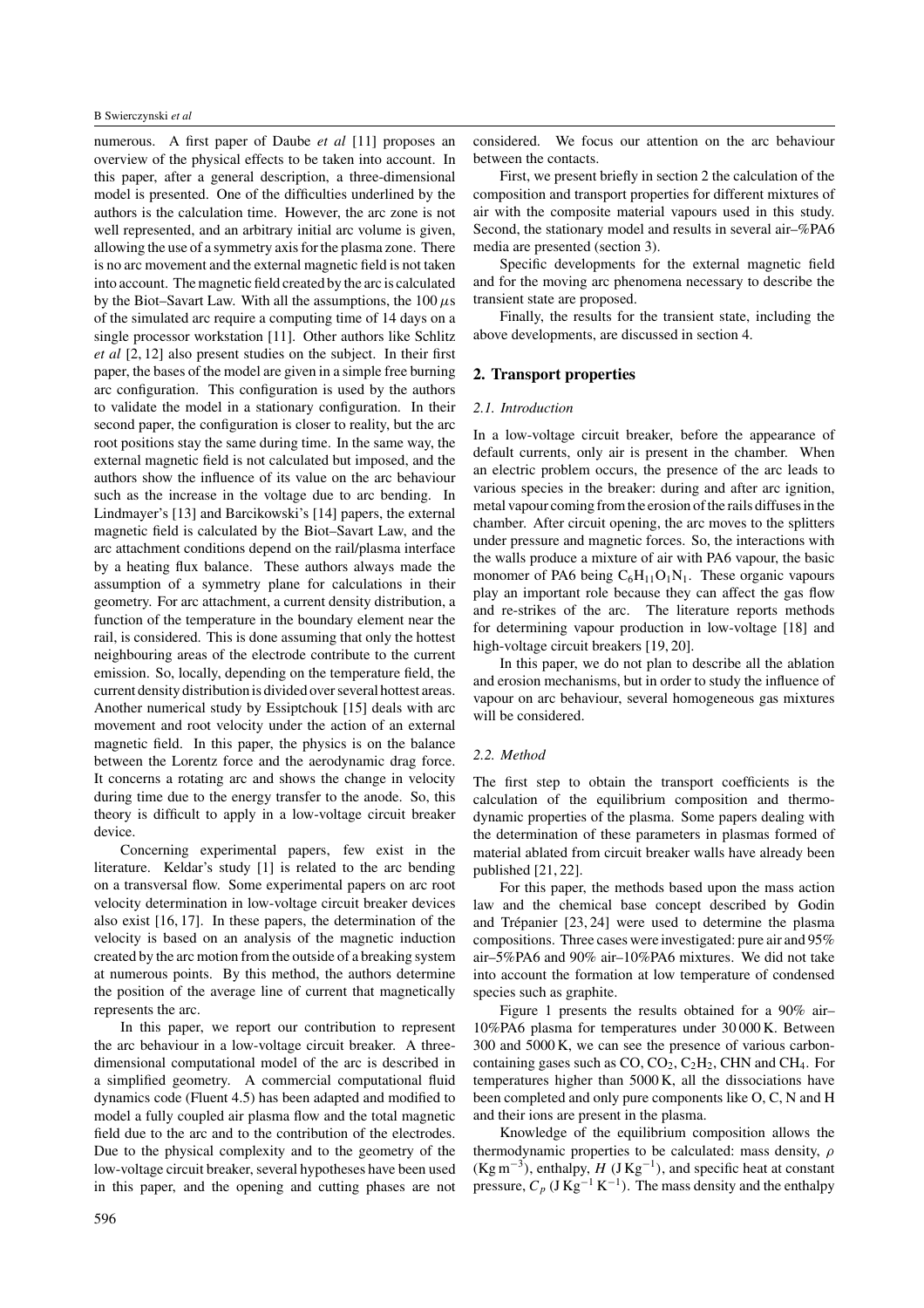

 $\frac{10^{21}}{10^{21}} \frac{11 \frac{11}{111}} \frac{111}{1111} \frac{111}{1111} \frac{111}{1111} \frac{1111}{1111} \frac{1111}{1111} \frac{1111}{1111} \frac{1111}{1111} \frac{1111}{1111} \frac{1111}{1111} \frac{11111}{11111} \frac{11111}{11111} \frac{11111}{11111} \frac{111111}{11111} \frac{111111}{1111$ Temperature (K)

 $C_2^-$ 

 $\sigma$ 

Oʻi  $N^{++}$ 

**Figure 1.** Equilibrium composition of a 90% air–10%PA6 plasma.

 $C_2H_4$ 

 $10<sup>2</sup>$ 

 $10^2$ 

Population number density (m<sup>-3</sup>

 $\widehat{\phantom{a}}$ 

 $10^2$ 

 $10^3$ 



**Figure 2.** Comparison of the specific heats of pure air and 90% air–10%PA6 plasmas.

are directly obtained from the equilibrium composition, and the specific heat,  $C_p$ , is calculated as a numerical derivative of the enthalpy [25]. As an example, the specific heats of air and 90% air–10%PA6 plasmas are compared in figure 2. In the case of air, the four peaks located at 3500 K, 7000 K, 15 000 K and 30 000 K are due, respectively, to the dissociation of  $O_2$ , the dissociation of  $N_2$  and the first and second ionization of N and O atoms. For the 90% air–10%PA6 plasma, the two first peaks situated at 900 and 1300 K come from the dissociation of  $CO<sub>2</sub>$  and  $CH<sub>4</sub>$  polyatomic molecules (figure 1). The two following at 3700 K and 6800 K are due, respectively, to the dissociation of  $H_2$  and the dissociation of  $N_2$  and CO. The last two at 15 000 and 30 000 K are the consequence of the first and second ionization of carbon and nitrogen atoms.

Knowing the equilibrium composition and the thermodynamic properties, the transport coefficients (viscosity, *η*  $(Kg\ m^{-1} s^{-1})$ , and electrical,  $\sigma$   $(S m^{-1})$ , and thermal, *K* (W m−<sup>1</sup> K−1*)*, conductivities) are obtained by resolution of Boltzmann's integro-differential equation using the Chapman– Enskog method described in detail by Hirschfelder *et al* [26]. The expression used for calculation of viscosity has been reported in [26, 25]. The electrical conductivity is obtained from the work of Devoto [27, 28]. According to Vanderslice *et al* [29] and Devoto [27, 28], the thermal conductivity can be written as a sum of four terms:  $K_{\text{tot}} = K_{\text{t}}^{\text{h}} + K_{\text{t}}^{\text{e}} + K_{\text{int}} + K_{\text{reac}}.$ The expressions for the translation thermal conductivities due to heavy particles,  $K_t^{\text{h}}$ , and to electrons,  $K_t^{\text{e}}$ , have been reported by Muckenfuss and Curtiss [30] and Devoto [31]. The internal thermal conductivity, *K*int, was calculated by extension of the theory of Eucken [29]. The reaction thermal conductivity, *K*reac, was deduced from the work of Butler and Brokaw [32]. The method of calculation and the detailed expressions for the transport coefficients can be found in [25].

To calculate the transport coefficients with the Chapman– Enskog theory, it is necessary to access a complete set of reduced collision integrals,  $\overline{\Omega}^{(l,s)}$  [25, 26]. Calculation of these collision integrals differs according to the interaction potential between the two interacting chemical species:

- (i) Neutral–neutral interactions: The collision integrals have been calculated with the fitting coefficients tabulated by [33] for Lennard-Jones (LJ) 6–12 potentials. If the force constants ( $\sigma$  and  $\varepsilon/k_B$ ) of the LJ potential were not available for a chemical species, the simple hard-sphere method was used [26].
- (ii) Electron–neutral interactions: For this kind of interaction, according to Hirschfelder *et al* [26] and Chervy *et al* [25], the collision integrals are calculated with the effective transport cross section,  $Q^{(l)}$ , obtained from published momentum transfer cross sections.
- (iii) Ion–neutral interactions: Two types of reactions must be considered: purely elastic collisions and resonant charge transfer. The latter process occurs when the neutral and ionized particles are of the same chemical species. According to Chervy [25], collision integrals,  $\bar{\Omega}^{(l,s)}$ , have been calculated considering only elastic collisions if *l* = 2 and only charge exchange if  $l = 1$ . For elastic collisions, the polarizabilities of the neutral species are necessary to calculate  $\bar{\Omega}^{(l,s)}$ . In this case, the general expression of the collision integrals given by [25] was based upon the works of Tan [34] and Kihara *et al* [35]. For charge exchange processes, more precise details concerning the collision integrals calculation can be found in [25].
- (iv) Interaction between charged particles: A coulomb potential screened by the presence of charged particles was adopted in this work. Two cases were considered: attractive and repulsive potential, depending on the charge (+ or −) of the interacting species. The  $\overline{\Omega}^{(l,s)}$  values obtained are based upon the work of Mason *et al* [36].

When collision integrals deduced from more accurate interaction potentials were found in the literature, we included these data in our calculations. We used the data published by [37] for e–O<sub>x</sub><sup>++</sup>, e–N<sub>x</sub><sup>++</sup>, e–N<sub>x</sub>O<sub>v</sub><sup>++</sup> and N<sub>x</sub>O<sub>v</sub><sup>++</sup>)–N<sub>x</sub>O<sub>v</sub><sup>++</sup> interactions, by [38, 39] for e–C and  $C-C<sub>r</sub><sup>(+)</sup>$ , by [40, 41] for e–H<sub>x</sub> and H<sub>x</sub>–H<sub>y</sub><sup>+)</sup> and by [42] for  $C_xH_y-C_zH_w$ .

#### *2.3. Results*

A comparison of the results obtained for pure air and 90% air–10%PA6 is given in figures 3, 4 and 5 for electrical conductivity,  $\sigma$ , thermal conductivity,  $K$ , and viscosity,  $\eta$ , respectively.

For electrical conductivity, the difference at low temperatures  $(T < 7000 \text{ K})$  between the two curves is due to the presence of the NO molecule with pure air. This molecule has a low ionization potential (9.3 eV) leading to an increase in the electronic density and consequently in  $\sigma$ . As shown in figure 1, the NO molecule does not exist in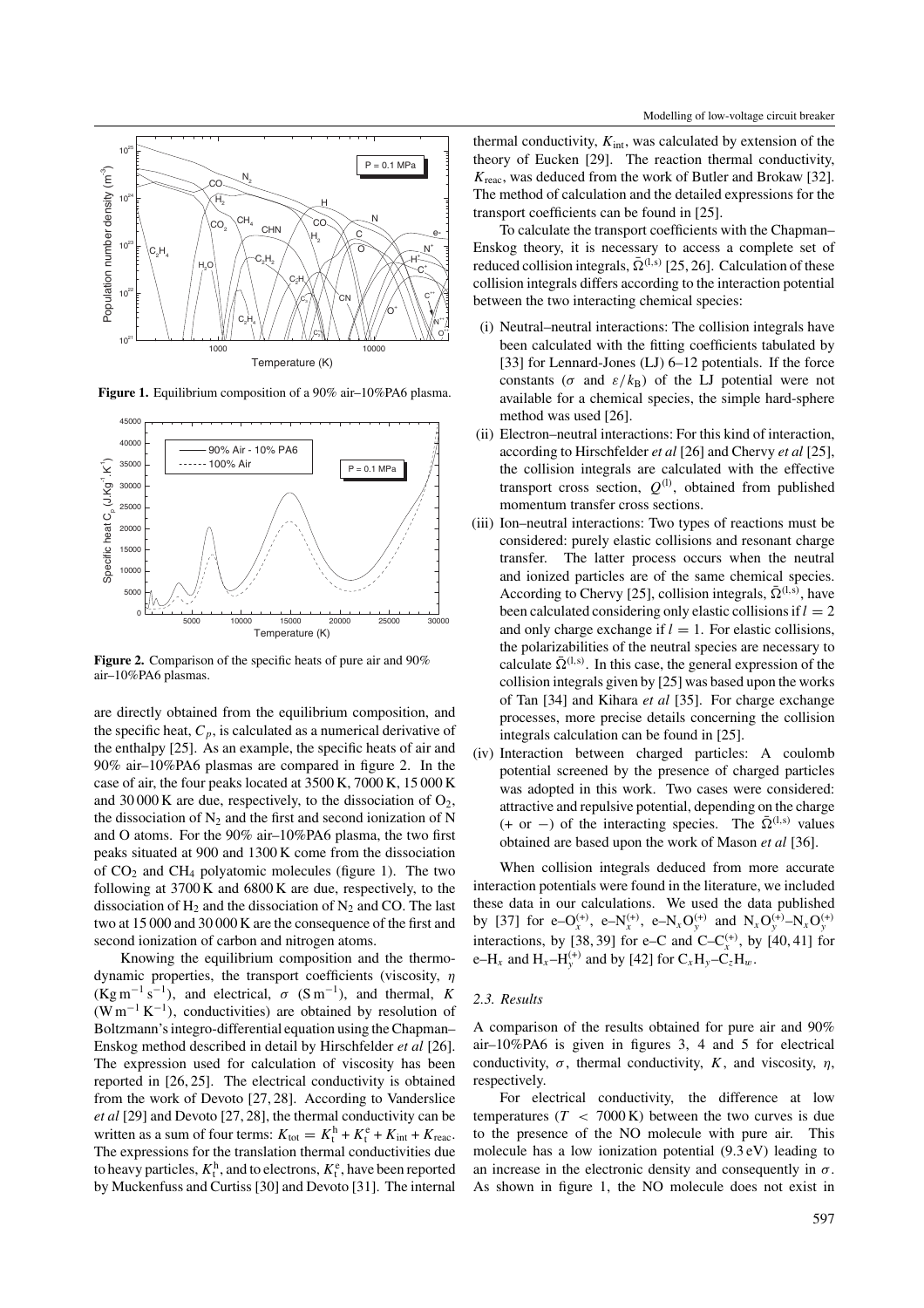

**Figure 3.** Comparison of electrical conductivity of air and 90% air–10%PA6.



**Figure 4.** Comparison of thermal conductivity of air and 90% air–10%PA6.



**Figure 5.** Comparison of viscosity of air and 90% air–10%PA6.

the 90% air–10%PA6 mixture because all the oxygen atoms are captured by carbon atoms to form carbon monoxide molecules, CO.

Figure 4 shows the results obtained for thermal conductivity. The existence of peaks from the reaction thermal conductivity, *K*reac, can be explained exactly as for specific heat,  $C_p$ . The peak situated between 3000 and 4000 K is greater in the case of the air–PA6 mixture because of the high values of the collision integrals involving  $H_2$ . The peak around 7000 K takes similar values in the two cases because collision

integrals for  $X-N_2$  and for  $X-CO$  are of the same order of magnitude. The increase in the peak located at 15 000 K is due to elevated values of the collision integrals involving C and H species (e–C, e–H, e–C<sup>+</sup>, e–H<sup>+</sup>, C–C<sup>+</sup>, H–H<sup>+</sup>,...). Likewise, the lower values of viscosities observed in figure 5 up to 14 000 K for air–PA6 plasma are due to the high values of the collision integrals for C and H species (e–C, e–H, *...*).

These thermodynamic and transport coefficients will be used in the model to study the influence of the nature of the medium on the arc behaviour.

## **3. Stationary state**

#### *3.1. Numerical model*

The developments of the model presented in this section have been validated previously [43, 44] for a free burning argon arc configuration. They have also been applied to several configurations, such as a cutting plasma torch [45], where a good agreement was found between theoretical and experimental results. So, we do not present here the validation step, which can be found in the published papers, but directly the hypothesis, the equations, the geometry and the results of the model applied to the low-voltage circuit breaker configuration.

The model is based on the finite volume method and uses the user defined subroutines of the commercial software Fluent version 4.5 to take the MHD effects into account.

*3.1.1. Hypotheses.* The model is based upon the following main assumptions:

- (a) We ignore gravity.
- (b) The medium is assumed to be plasma, which satisfies the conditions for local thermodynamic equilibrium.
- (c) The plasma is a Newtonian fluid and the flow is laminar.
- (d) The arc ignition is not modelled.
- (e) The arc–electrode interaction is not taken into account.
- (f) The three-dimensional model uses Cartesian geometry *(x, y, z)*.

*3.1.2. Equations.* For the three-dimensional configuration, in the stationary state, the general equation used in the finite volume method can be written following the Patankar formulation [46]:

$$
\frac{\partial}{\partial x}(\rho v_x \Phi) + \frac{\partial}{\partial y}(rv_y \Phi) + \frac{\partial}{\partial z}(rv_z \Phi) = \frac{\partial}{\partial x}\left(\Gamma_{\Phi}\frac{\partial \Phi}{\partial x}\right) \n+ \frac{\partial}{\partial y}\left(\Gamma_{\Phi}\frac{\partial \Phi}{\partial y}\right) + \frac{\partial}{\partial z}\left(\Gamma_{\Phi}\frac{\partial \Phi}{\partial z}\right) + S_{\Phi}
$$
\n(1)

*x*, *y* and *z* are the three directions of the coordinate system, and  $v_x$ ,  $v_y$  and  $v_z$  are the respective velocities;  $\rho$  is the mass density. This general formulation can be used for all the equations by adjustment of the variable  $\phi$ , of the diffusion coefficient,  $\Gamma_{\phi}$ , and of the source term,  $S_{\phi}$ . For example, the mass conservation equation can be obtained with  $\phi = 1$ ,  $\Gamma_{\phi} = 0$  and  $S_{\phi} = 0$ . In the same way, the values for the scalar potential equation used to determine the current densities are  $\phi = V$  (potential),  $\Gamma_{\phi} = \sigma$  (electrical conductivity) and  $S_{\phi} = 0$  and no convection term. For the other equations, the different variables, *φ*,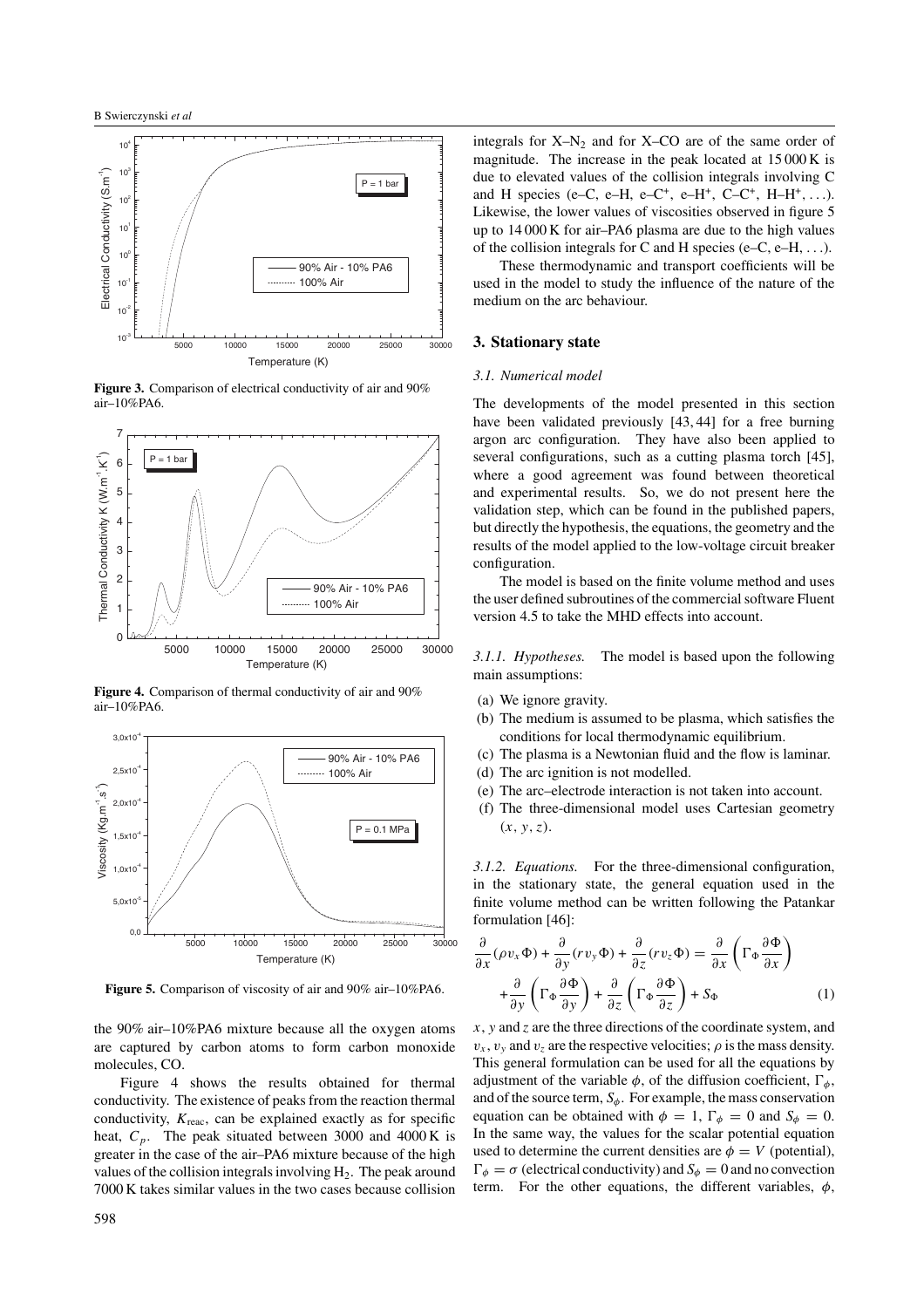| <b>Table 1.</b> Equations in three-dimensions. |               |                      |                                                                                                                                                                                                                                                                                                 |  |  |  |
|------------------------------------------------|---------------|----------------------|-------------------------------------------------------------------------------------------------------------------------------------------------------------------------------------------------------------------------------------------------------------------------------------------------|--|--|--|
|                                                | φ             | $\Gamma_{\phi}$      | $S_{\phi}$                                                                                                                                                                                                                                                                                      |  |  |  |
| x momentum $(2)$                               | $v_{x}$       | $\mu$                | $-\frac{\partial p}{\partial x} + \frac{\partial}{\partial y} \left( \mu \frac{\partial v_x}{\partial x} \right) + \frac{\partial}{\partial z} \left( \mu \frac{\partial v_z}{\partial x} \right) + \frac{1}{3} \frac{\partial}{\partial x} \left( \mu \frac{\partial v_x}{\partial x} \right)$ |  |  |  |
|                                                |               |                      | $-\frac{2}{3}\frac{\partial}{\partial x}\left(\mu\left(\frac{\partial v_y}{\partial y}+\frac{\partial v_z}{\partial z}\right)\right)+j_yB_z-j_zB_y$                                                                                                                                             |  |  |  |
| y momentum $(3)$                               | $v_{v}$       | $\mu$                | $-\frac{\partial p}{\partial y} + \frac{\partial}{\partial z} \left( \mu \frac{\partial v_y}{\partial y} \right) + \frac{\partial}{\partial x} \left( \mu \frac{\partial v_z}{\partial y} \right) + \frac{1}{3} \frac{\partial}{\partial y} \left( \mu \frac{\partial v_y}{\partial y} \right)$ |  |  |  |
|                                                |               |                      | $-\frac{2}{3}\frac{\partial}{\partial y}\left(\mu\left(\frac{\partial v_z}{\partial z}+\frac{\partial v_x}{\partial x}\right)\right)+j_zB_x-j_xB_z$                                                                                                                                             |  |  |  |
| z momentum $(4)$                               | $v_z$         | $\mu$                | $-\frac{\partial p}{\partial z} + \frac{\partial}{\partial x}\left(\mu \frac{\partial v_z}{\partial z}\right) + \frac{\partial}{\partial y}\left(\mu \frac{\partial v_y}{\partial z}\right) + \frac{1}{3}\frac{\partial}{\partial z}\left(\mu \frac{\partial v_z}{\partial z}\right)$           |  |  |  |
|                                                |               |                      | $-\frac{2}{3}\frac{\partial}{\partial z}\left(\mu\left(\frac{\partial v_x}{\partial x}+\frac{\partial v_y}{\partial y}\right)\right)+j_xB_y-j_yB_x$                                                                                                                                             |  |  |  |
| Energy $(5)$                                   |               |                      | $h \frac{k}{C_n} = v_z \frac{\partial p}{\partial z} + v_x \frac{\partial p}{\partial x} + v_y \frac{\partial p}{\partial y}$                                                                                                                                                                   |  |  |  |
|                                                |               |                      | $\left[2\left[\left(\frac{\partial v_x}{\partial x}\right)^2+\left(\frac{\partial v_y}{\partial y}\right)^2+\left(\frac{\partial v_z}{\partial z}\right)^2\right]\right]$                                                                                                                       |  |  |  |
|                                                |               |                      | $+\mu \left[\frac{\partial v_y}{\partial x} + \frac{\partial v_x}{\partial y}\right]^2 + \left[\frac{\partial v_z}{\partial y} + \frac{\partial v_y}{\partial z}\right]^2 + \left[\frac{\partial v_z}{\partial y} + \frac{\partial v_y}{\partial z}\right]^2$                                   |  |  |  |
|                                                |               |                      |                                                                                                                                                                                                                                                                                                 |  |  |  |
|                                                |               |                      | $+\frac{j_x^2+j_y^2+j_z^2}{\sigma}-4\pi\varepsilon_N+\frac{5}{2}\frac{k}{e}\left(\frac{j_x}{C_n}\frac{\partial h}{\partial x}+\frac{j_y}{C_n}\frac{\partial h}{\partial y}+\frac{j_z}{C_n}\frac{\partial h}{\partial z}\right)$                                                                 |  |  |  |
| x potential vector $(6)$                       | $A_x \quad 1$ |                      | $\mu_0$ . $j_x$                                                                                                                                                                                                                                                                                 |  |  |  |
| $\gamma$ potential vector (7)                  | $A_{v}$       | $\overline{1}$<br>-1 | $\mu_0$ . $j_v$                                                                                                                                                                                                                                                                                 |  |  |  |
| $z$ potential vector $(8)$                     | $A_{\tau}$    |                      | $\mu_0$ . $j_z$                                                                                                                                                                                                                                                                                 |  |  |  |

 $\Gamma_{\phi}$  and  $S_{\phi}$ , used in the model are presented in table 1. In this table,  $P$  is the pressure,  $\varepsilon_N$  the net emission coefficient,  $\mu$  the viscosity,  $\kappa$  the thermal conductivity and  $C_p$  is the specific heat.

Due to the presence of the arc in the medium, the selfinduced magnetic field,  $\vec{B}_s$ , has to be calculated. By definition,  $\vec{B}_s$  depends on the potential vector,  $\vec{A}$ , and

$$
\vec{B} = \vec{\nabla} \wedge \vec{A} \tag{9}
$$

We can thus obtain the magnetic field components,  $B_x$ ,  $B_y$ and  $B_z$ , from the calculated potential vector components:  $A_x$ ,  $A<sub>y</sub>$  and  $A<sub>z</sub>$ . The current density components are deduced from the scalar potential, *V* :

$$
\vec{j} = -\sigma \vec{\nabla} V \tag{10}
$$

In equations  $(2)$ – $(10)$ , the thermal and transport properties are functions of the local temperature and pressure. Radiation is taken into account by the net emission coefficient method. Simulation of the electric arc necessitates the inclusion of source terms in some equations: the Lorentz forces in the momentum equations (2)–(4) and the Joule effect and the radiation term in the energy equation (5).

*3.1.3. Geometry and boundary conditions.* As numerous physical mechanisms have to be considered, a simplified geometry (presented in figure 6) is used. This simplification of our geometry makes problem resolution easier, and similar simplified geometries can be found in various studies in [11, 7]. This geometry corresponds to a simplified experimental scale



**Figure 6.** Low-voltage circuit breaker: simplified geometry.

model with performances not identical to the real ones but which allows us to analyse the main phenomena. Moreover, on a similar geometry, experimental tests have been made, allowing a partial validation. It includes a chamber, two rails and splitter plates. It consists of a parallelepipedic volume with one open area of about 25 mm<sup>2</sup> where static pressure equal to zero is imposed. We can also distinguish two rails 5.6 mm wide: wall C (for cathode) and wall A (for the anode).

The computational box is very small: 30 mm long, 23 mm high, and 14 mm wide. The dimensions used are similar to those used in the literature for the same study [17]. In this experimental paper the chamber is 42 mm long, 27 mm high and 10 mm wide.

On the right side, four blocks representing the splitters are included (wall S). The grid spacing is constant and equal to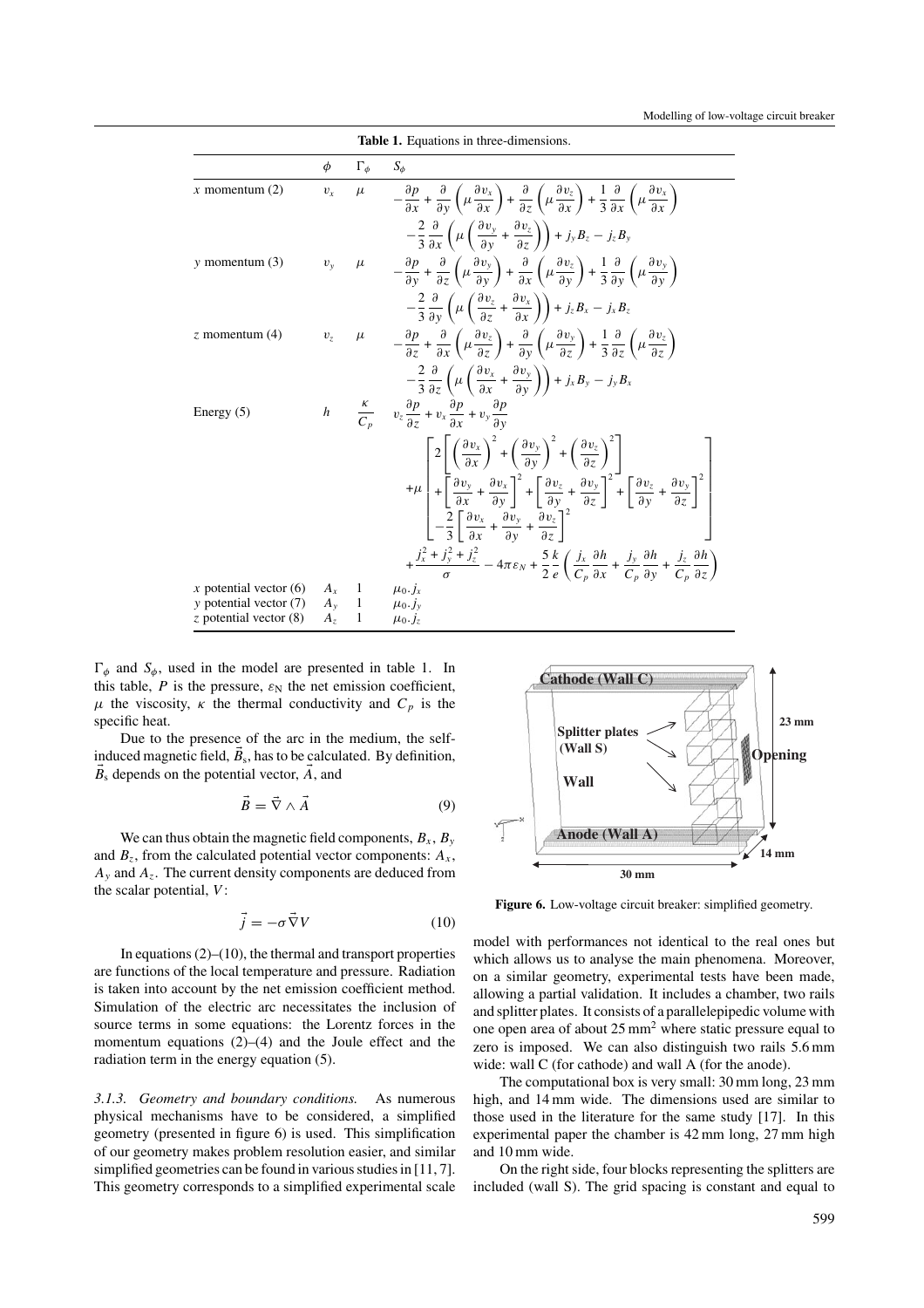B Swierczynski *et al*

|              | <b>Table 2.</b> Boundary conditions for the three-dimensional transferred arc model. |              |                |                  |                                         |                                                                                                                                                                                                                                                                                                                       |                                                                                                                                                                               |            |                                                                                                                                                                                             |
|--------------|--------------------------------------------------------------------------------------|--------------|----------------|------------------|-----------------------------------------|-----------------------------------------------------------------------------------------------------------------------------------------------------------------------------------------------------------------------------------------------------------------------------------------------------------------------|-------------------------------------------------------------------------------------------------------------------------------------------------------------------------------|------------|---------------------------------------------------------------------------------------------------------------------------------------------------------------------------------------------|
| Area         | $\boldsymbol{P}$                                                                     | $v_{x}$      | $v_{v}$        | $v_z$            | T                                       | $A_x$                                                                                                                                                                                                                                                                                                                 | $A_v$                                                                                                                                                                         | $A_{\tau}$ | V                                                                                                                                                                                           |
| Opening      | Static pressure                                                                      |              |                |                  |                                         | $\frac{\partial v_x}{\partial \vec{n}} = 0$ $\frac{\partial v_y}{\partial \vec{n}} = 0$ $\frac{\partial v_z}{\partial \vec{n}} = 0$ 300 $\frac{\partial A_x}{\partial \vec{n}} = 0$ $\frac{\partial A_y}{\partial \vec{n}} = 0$ $\frac{\partial A_z}{\partial \vec{n}} = 0$ $\frac{\partial V}{\partial \vec{n}} = 0$ |                                                                                                                                                                               |            |                                                                                                                                                                                             |
| <b>WALL</b>  |                                                                                      | $\mathbf{0}$ | $\overline{0}$ | $\boldsymbol{0}$ | 300                                     |                                                                                                                                                                                                                                                                                                                       | $\frac{\partial A_x}{\partial \vec{n}} = 0$ $\frac{\partial A_y}{\partial \vec{n}} = 0$ $\frac{\partial A_z}{\partial \vec{n}} = 0$ $\frac{\partial V}{\partial \vec{n}} = 0$ |            |                                                                                                                                                                                             |
| <b>WALLA</b> |                                                                                      | $\mathbf{0}$ | $\mathbf{0}$   | $\overline{0}$   | 3500                                    |                                                                                                                                                                                                                                                                                                                       |                                                                                                                                                                               |            | $\frac{\partial A_x}{\partial \vec{n}} = 0$ $\frac{\partial A_y}{\partial \vec{n}} = 0$ $\frac{\partial A_z}{\partial \vec{n}} = 0$ 0 and $J(x, y)$                                         |
| WALLC        |                                                                                      | $\mathbf{0}$ | $\mathbf{0}$   | $\mathbf{0}$     | 3500                                    |                                                                                                                                                                                                                                                                                                                       |                                                                                                                                                                               |            | $\frac{\partial A_x}{\partial \vec{n}} = 0$ $\frac{\partial A_y}{\partial \vec{n}} = 0$ $\frac{\partial A_z}{\partial \vec{n}} = 0$ $\frac{\partial V}{\partial \vec{n}} = 0$ and $J(x, y)$ |
| <b>WALLS</b> |                                                                                      | $\mathbf{0}$ | $\overline{0}$ | $\mathbf{0}$     | $\frac{\partial T}{\partial \vec{n}}=0$ | 1000 or $\frac{\partial A_x}{\partial \vec{n}} = 0$ $\frac{\partial A_y}{\partial \vec{n}} = 0$ $\frac{\partial A_z}{\partial \vec{n}} = 0$ $\frac{\partial V}{\partial \vec{n}} = 0$                                                                                                                                 |                                                                                                                                                                               |            |                                                                                                                                                                                             |

0.16, 0.33 and 0.65, respectively, in the *x*, *y* and *z* directions. The calculation domain is made of about 2 65 000 computational cells. All the walls of the calculation domain have a temperature equal to 300 K, except the electrodes, where a mean temperature of 3500 K is assumed. An exponential profile of the current density is actually used as boundary conditions on walls C and A for the arc root attachment positions.

$$
j_z(x, y) = J_{\text{max}} \exp(-b\sqrt{x^2 + y^2})
$$
 (11)

 $J_{\text{max}}$  is equal to  $1.2 \times 10^8$  A m<sup>-2</sup>, and *b* is a constant depending on the intensity. At the arc root attachments, we have  $x = y = 0$ . All the boundary conditions are summarized in table 2.

## *3.2. Results in stationary state*

The results presented here concern different media for a current intensity equal to 100 A.

*3.2.1. General results in air.* The first series of results, presented in figures 7–9, is devoted to an arc in pure air for a current intensity of 100 A. All the results are presented in the central plane of the geometry. In this section, the contribution of the magnetic field induced by the rails is not taken in account. Figure 7 represents the temperature field obtained. In this case, the arc root positions (upper and lower) are imposed in the middle of the rails. Due to the geometry and to the small area of the exhaust, hot temperatures over 4000 K can be found throughout the geometry, with a maximum temperature around 20 kK in the arc core region. The stationary results presented will be used as the initial condition for the transient state. Some authors use an arbitrary gas volume with a hot temperature as initial values [7, 11]. With this last consideration, the arc chamber is not pre-heated by radiation, convection or conduction as in our case, but the disadvantage is that the energy quantity introduced cannot be governed.

The potential field is presented in figure 8. It represents the drop voltage in the column and does not take into account the anode fall voltage or the electron work function. A reference potential of zero is imposed on the anode, and we found a maximum value of 25 V near the cathode.

Finally, in this first series of results in an air medium, figure 9 reports the velocity field magnitude in the geometry. As the geometry is practically closed, convection is only due to the Lorentz forces created by the magnetic field selfinduced by the arc. A maximum value around  $140 \text{ m s}^{-1}$  is found near the contacts due to the area of the arc attachments. Near the cathode, these forces pump the gas down, while near the anode, the same forces pump the gas to the top. This explains the existence of a stagnation point at the centre of the geometry.

*3.2.2. Influence of medium on arc characteristics.* As explained in section 2, in real circuit breakers, before arc ignition the chamber contains only air at atmospheric pressure. When the arc is created and during the displacement phase, metallic and organic vapours appear, coming from the erosion of the contacts and from the plastic walls, respectively. At this step of the study, we do not use a specific model to take this erosion into account; nevertheless, in order to study the influence of the medium on the arc behaviour, we tested three homogeneous mixtures: air, air–5%PA6 and air– 10%PA6. The current intensity is equal to 100 A. For the three media, we present in figures 10(*a*) and (*b*) the temperature evolution along the rail direction, respectively, close to the upper rail  $(Z = 2.63 \text{ mm})$  and close to the downstream one  $(Z = 18.4 \text{ mm})$ . The curves are plotted from the left to the maximum temperature position of the arc. With an air–PA6 plasma, we can note two changes in the profiles corresponding to the dissociation of nitrogen and oxygen. The column drop voltage increases with the PA6 proportion. The total column voltage is equal to 25.02, 28.15 and 35.02, respectively, for air, air–5%PA6 and air–10%PA6 media. So, for the same intensity, the power injected into the plasma is not the same. Nevertheless, small differences can be observed between the curves, except between 3000 and 7000 K. The curves are close for the arc core, and differences appear at the edges with lower temperatures in an air–10%PA6 mixture. The presence of organic vapours in the plasma seems to cool the edges of the arc. The results for the three mixtures in the stationary state will be used in the transient state as initial conditions for the time  $t = 0$ .

*3.2.3. Arc under external magnetic field.* The literature reports studies showing the influence of an external magnetic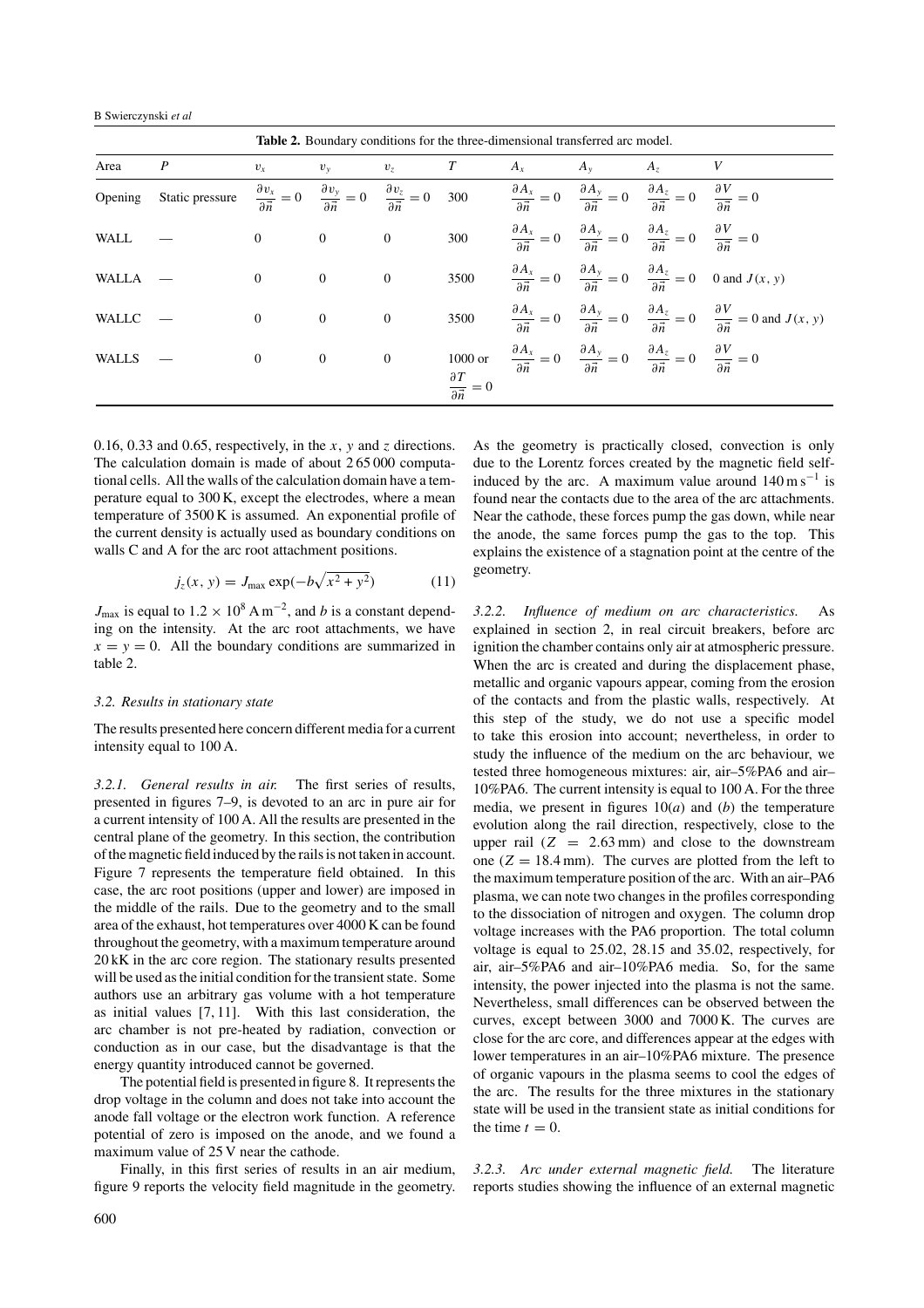

**Figure 7.** Temperature field  $(K)$  in air plasma;  $I = 100$  A; stationary state.



**Figure 8.** Scalar potential field (V) in stationary state; air plasma;  $I = 100$  A.

field on arc bending [2, 3]. As, in the low-voltage circuit breaker, the arc is submitted to the magnetic field coming from the current in the contacts, we applied a constant value of the magnetic field,  $B<sub>c</sub>$ , to the arc plasma in order to study its influence. Table 3 presents the results for a current intensity of 100 A, and  $B_c$  is equal to 2 and 5 mT. For the three plasma media, air, air–5%PA6 and air–10%PA6, and the two values of the external applied magnetic field, we give the column drop voltage and the *δx* quantities. The *δx* values correspond to the arc displacement in the plane  $y = 0$  under the influence of the magnetic field from the natural position and are determined in the middle distance between the two electrodes through the position of the maximum axial current density. Two comments can be made: first, the voltage drop increases with the value of the external magnetic field and with the proportion of the

PA6 component in the air. Indeed, when a greater value of the magnetic field is applied, the arc becomes lengthened and so an increase in the drop voltage occurs. Second, a greater increase in the drop voltage is observed for the same arc bending with the proportion of PA6: the electrical conductivity increases at low temperatures, leading to an augmentation of the energy losses, which for a given current intensity value increases the electrical field and so the drop voltage.

# **4. Transient state**

#### *4.1. Numerical model*

In order to study the displacement of the arc in the chamber, we need to extend our model to transient states.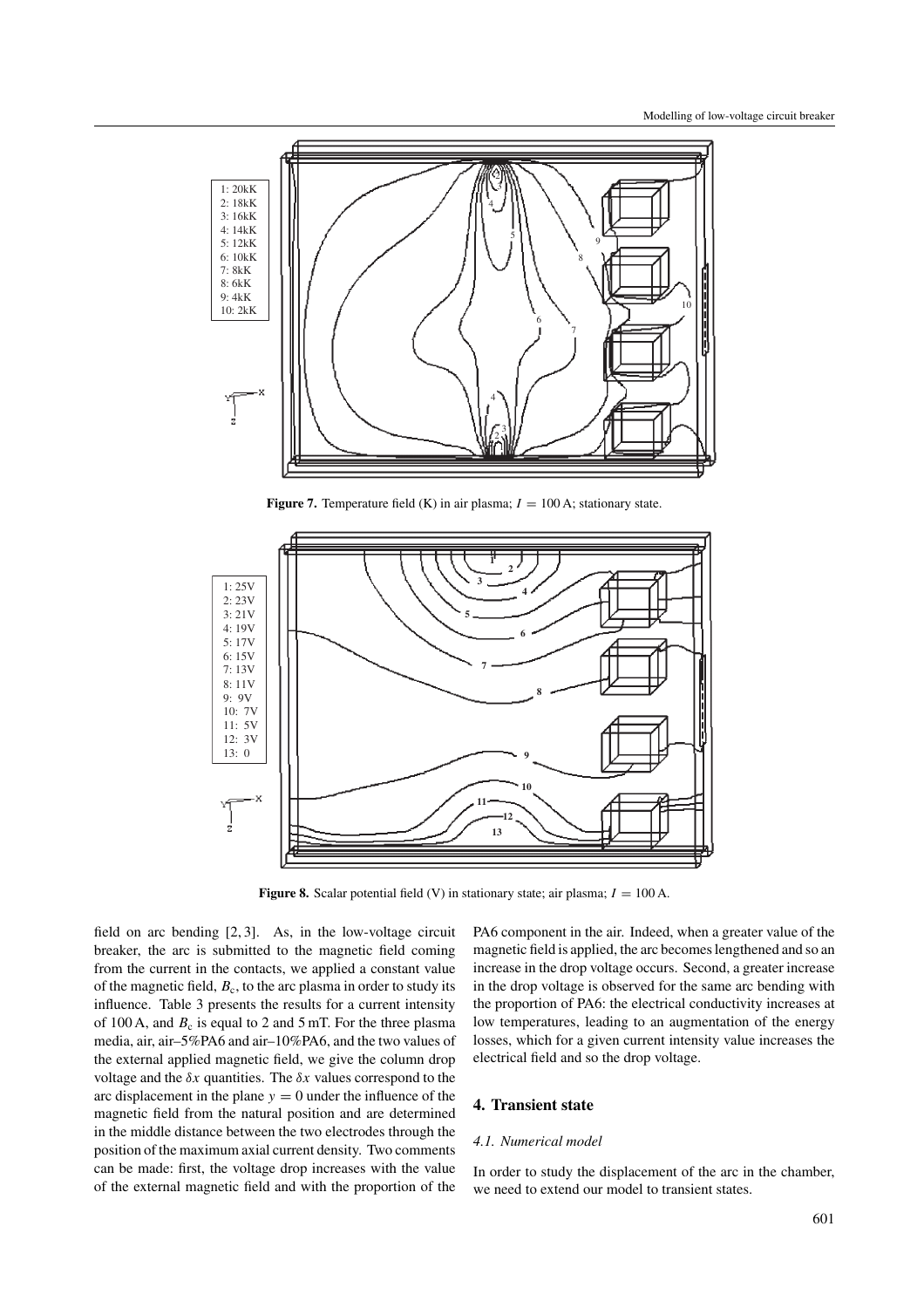

**Figure 9.** Velocity field magnitude (m s<sup>-1</sup>) in stationary state; pure air;  $I = 100$  A.



**Figure 10.** (*a*) Temperature evolution along the rail direction on the section  $Z = 2.63$  mm. (*b*) Temperature evolution along the rail direction on the section  $Z = 18.4$  mm.

The main assumptions are those presented in the stationary case, and the other hypotheses for the transient state are:

- (a) at  $t = 0$ , we switch on the magnetic field due to the contact.
- (b) the arc roots position can move independently.
- (c) erosion is neglected.

**Table 3.** Influence of the external magnetic field value on the voltage drop and arc bending for three media;  $I = 100$  A.

|              | Air               | Air- $5\%$ PA6    | Air-10%PA6        |
|--------------|-------------------|-------------------|-------------------|
| $B_c=0$      | $ddp = 25.02$     | $ddp = 28.15$     | $ddp = 35.02$     |
|              | $\delta x = 0$    | $\delta x = 0$    | $\delta x = 0$    |
| $B_c = 2 mT$ | $ddp = 25.25$     | $ddp = 41.6$      | $dd p = 60.93$    |
|              | $\delta x = 4.48$ | $\delta x = 4.64$ | $\delta x = 6.14$ |
| $B_c = 5$ mT | $ddp = 29.67$     | $dd p = 60.8$     | $dd p = 108.75$   |
|              | $\delta x = 6.47$ | $\delta x = 6.97$ | $\delta x = 7.47$ |
|              |                   |                   |                   |

The time  $t = 0$  corresponds to the results found by the stationary study. When the transient model begins, the external magnetic field contribution given by the contacts is switched on. In reality, the external magnetic field acts during arc ignition, and we can assume that the arc is bent and that it jumps during contact opening.

*4.1.1. Modifications of the equations.* The temporal term is added in the general equation:

$$
\frac{\partial \rho \phi}{\partial t} + \operatorname{div}(\rho \vec{v} \phi) = \operatorname{div}(\Gamma_{\phi} \overrightarrow{\text{grad}}(\phi)) + S_{\phi}
$$
 (12)

The formulation of the current density is changed and is given by

$$
\vec{j} = \sigma \vec{E} - \frac{\partial \vec{A}}{\partial t} \tag{13}
$$

During the displacement of the arc, we need to calculate the contribution of the magnetic field due to the contact. This is one of the crucial points underlined by other authors [5–10]. Another crucial point is the description of the arc displacement in the chamber under the combined effect of convective, pressure and magnetic forces. So in the next section we present the specific methods that we developed to deal with these two problems.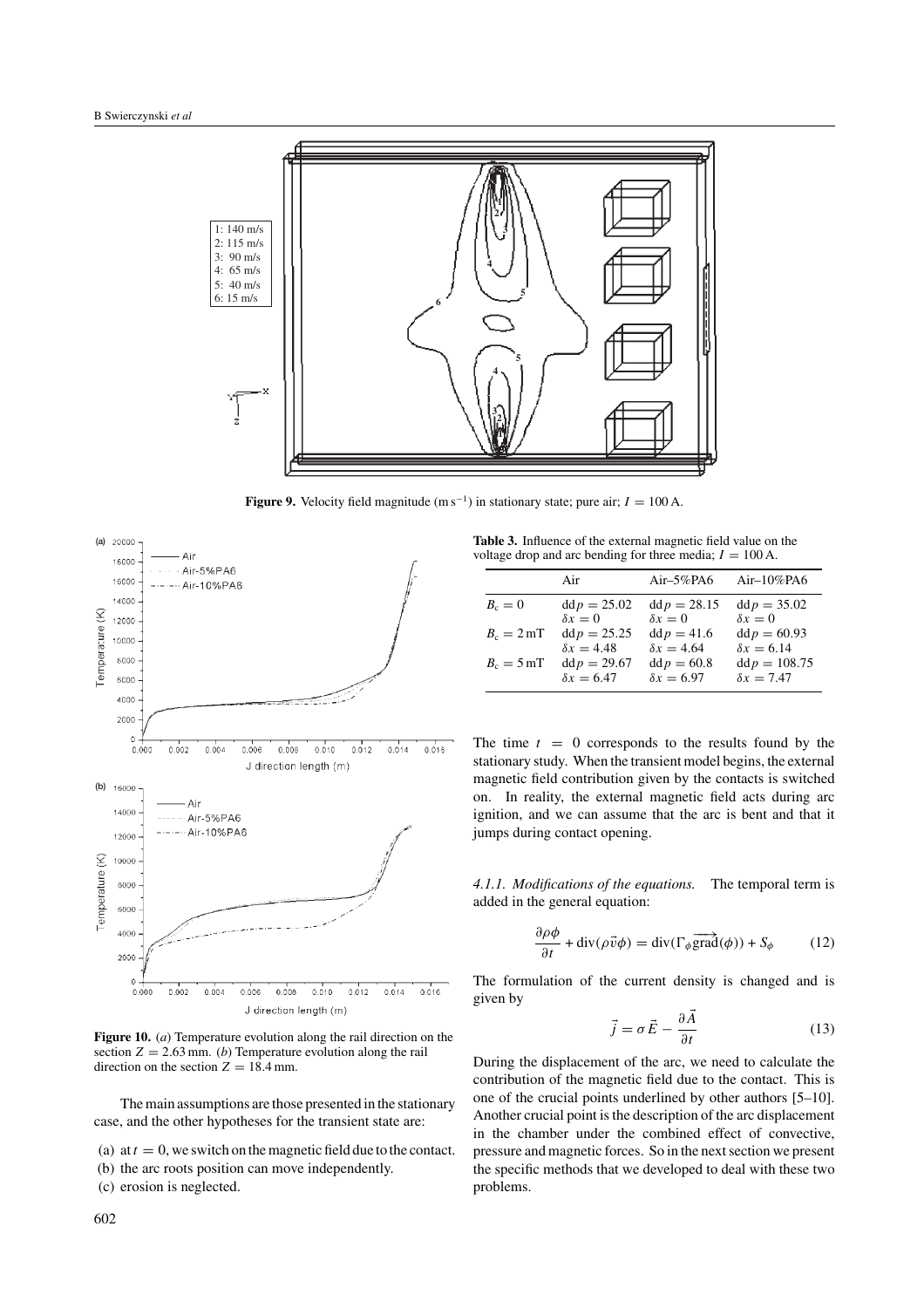#### *4.2. Specific developments*

#### *4.2.1. Approach for magnetic field calculation*

*Introduction.* The self-induced magnetic field,  $\vec{B}_s$ , created by the arc is an important phenomenon. Near the cathode, it governs the pumping of the surrounding gas in the plasma core. More generally, the magnetic field leads to the pressure forces that we need to incorporate in the momentum equations. In the low-voltage circuit breaker device, the arc is under the influence of  $\vec{B}_s$  but also the magnetic field,  $\vec{B}_c$ , from the contribution of the contacts due to current circulation. The total magnetic field,  $\vec{B}$ , in the chamber is thus the sum of  $\vec{B}_s$ and  $\vec{B}_c$ .

The current carrying path between the contact and the arc generates a loop effect that moves the arc to the quenching chamber. If we want to represent this effect, current conservation must be assumed between the material contacts and the plasma. Generally, the transition between the two media is not modelled, and a current density distribution or a constant value is assumed in the rails.

One way of obtaining the total magnetic field at all the points of the calculation domain is to use the Biot–Savart Law:

$$
\vec{B} = \frac{\mu_0}{4\pi} \iiint_{\text{domain}} \vec{j}(\vec{r}') \times \frac{\vec{r} - \vec{r}'}{|\vec{r} - \vec{r}'|^3} d^3r' \tag{14}
$$

The advantage of the Biot–Savart Law is that it can be applied to various complex geometries, but on the other hand the calculation time is long [11].

This method can be used to calculate the magnetic field contribution of the rails and the self-induced magnetic field due to the plasma. Nevertheless, we can see (equation (14)) that the magnetic field at one point results from the contribution of all the other points of the calculation domain. Consequently, obtaining results is considerably slowed down. For example, for our 260 000 cells, this requires  $260000^2$  operations. So, in order to gain calculation time, we propose to obtain the total magnetic field without using the Biot–Savart formulation.

*Proposed approach.* One way to shorten the calculation time consists of considering the contributions of the plasma and the contacts to the total magnetic field (respectively,  $\vec{B}_s$  and  $\vec{B}_c$ ) separately. In the plasma the potential vector is calculated to obtain  $\vec{B}_s$ ; three new scalar equations (equations (6)–(8)), one for each vector component, are introduced and solved for each iteration.

The potential vector method in the plasma could be combined with the Biot–Savart formulation in the electrodes. The number of points, *r* , to consider would be then lower than in the case of the use of the Biot–Savart formulation in all the domain. The points, *r* , should be restricted to the points of the rails covered by the current density. Nevertheless, the number of operations, depending on the grid spacing and on the length of the rails covered by the current intensity, will be higher than in the proposed approach.

This vector potential method will be used only in the plasma domain, and we will use another method for the rail contributions, *Bc*.



**Figure 11.** Schema of the magnetic field contribution due to the electrode (upper rail contribution).

The electrodes can be assumed to be rectilinear segments with a given length, and it is then possible to use equation (15).

$$
\vec{B}_1(M) = -\vec{e}_{y'} \frac{\mu_0 I}{4\pi D} (\sin(\theta_2) - \sin(\theta_1)) \tag{15}
$$

Practically, the total calculation geometry is divided in domains: 'live cells' for the plasma region and 'wall cells' for the conducting material. Calculations loops are made on the geometry, and following the domain, the potential vector method or equation (15) is used, and the total magnetic field at each point corresponds to both contributions.

The magnetic field contribution of the rail to one point can be deduced directly with only three parameters: two angles and one distance.

For each new position of the arc roots at the cathode and anode, the contributions of the two contacts are determined. For all the points of the plasma domain, we calculate the contribution of the two rails as presented for the upper one in figure 11. Over time, the contribution of the rail is recalculated only if the arc root positions change, that is to say if the segment length of the current intensity is modified (distance between P1 and P2 in figure 11).

We compared the results obtained by the Biot–Savart and the rectilinear segment formulations. In this calculation, the current intensity is equal to 100 A, and only the upper rail contribution is presented. The results are presented in figures 12 and 13 for the Biot–Savart formulation and for the rectilinear segment formulation, respectively. For all the tests, the wide segment corresponds to one cell in the *y*-direction and is associated to 100 A, that is to say that when we compared the two approaches for 800 A, we took eight cells in the *y*-direction. We can see (figures 12 and 13) that the two kinds of result are very similar, except close to the segment. So, due to the time difference (more than five-fold) between the two approaches and the small differences in the results, we chose to use the segment formulation presented in figure 11 in our developments.

## *4.2.2. Method for the moving arc model*

*Introduction.* In the arc chamber due to convective, pressure and magnetic forces, the arc moves between the two contacts.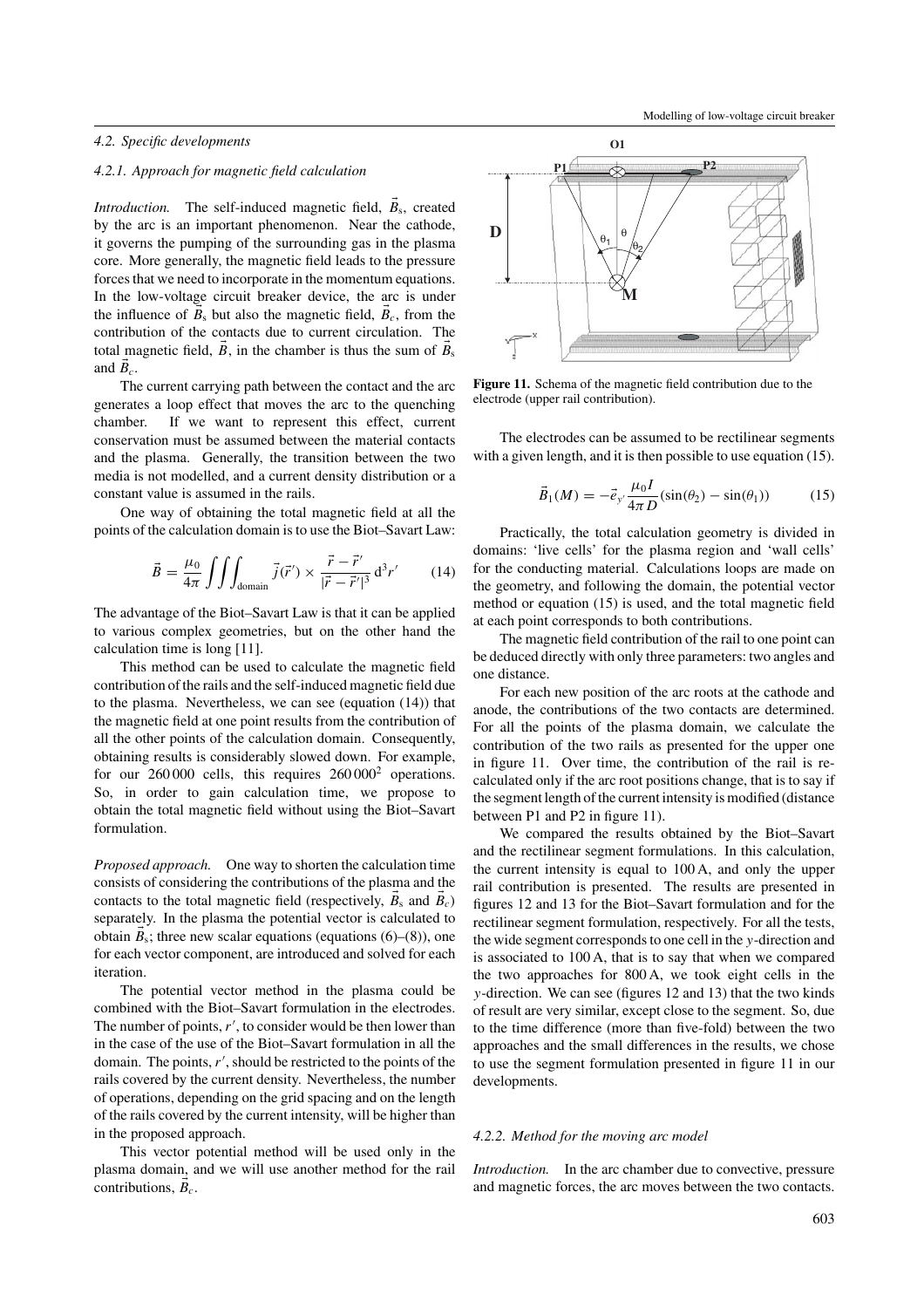

**Figure 12.** Magnetic field (T) obtained by the Biot–Savart Law.



**Figure 13.** Magnetic field (T) obtained by the rectilinear segment formulation.



**Figure 14.** Description of separation of the geometry in various slices to enable a self-coherent displacement of the arc.

The literature only reports few complete studies where the arc root can move [5–13]. Nevertheless, on the proposed approaches, the arc motion is not correlated with the characteristics of the medium.

The aim of our study concerning this point is not to represent all the physical mechanisms occurring in the arc motion but to propose a model able to represent an arc movement taking into account parameters as the local gas temperature or the local electrical conductivity. The physical model proposed here is based on the literature on high-voltage circuit breakers [47, 48] and plasma torches [49]. In the first case, around current zero, the models predict from an applied transient recovery voltage the interruption capability of the system (the existence of the arc). The theory is based on the global conductance corresponding to the integrated value of the electrical conductivity in the chamber directly correlated to the mean electrical conductivity. In plasma torch models, the arc attachment is located in the cylindrical hollow anode at a position depending on the values of the current intensity and the gas mass flow rate. The mean arc attachment position is then determined by the Steenbeck minimum principle [50]. But this theory is only used in the two-dimensional model because in the three-dimensional model the arc length does not allow us to know its position along the angular direction. In order to determine the three-dimensional arc position, the theory is based on the gradient potential and on the mean electrical conductivity. Using this theory, the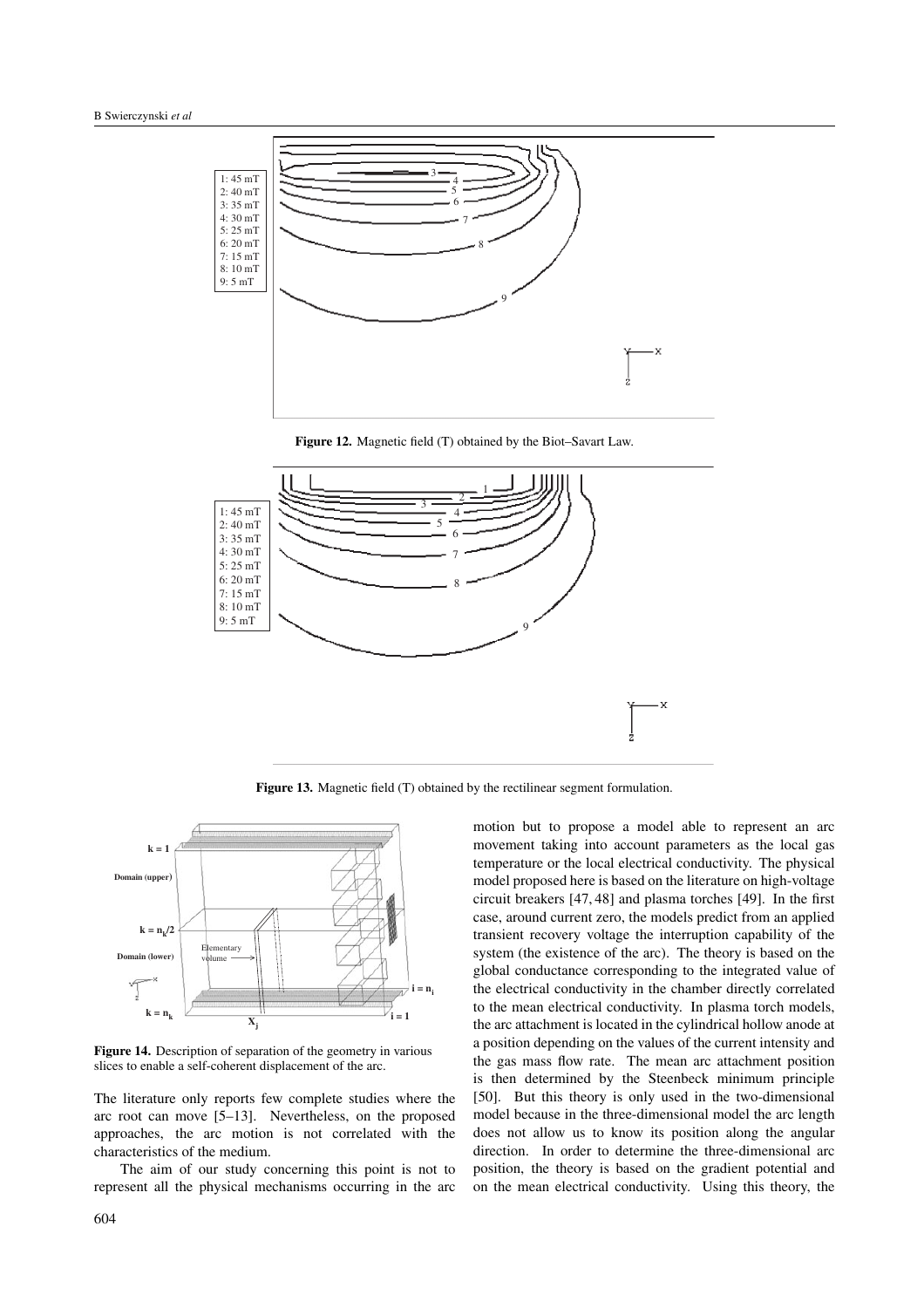arc fluctuations and the movement frequency were compared with experimental measurements, and a good agreement was found [49]. The proposed approach is based on these two examples.

*Proposed approach.* As arc root movement does not vary linearly inside the real device and cannot be described by simple analytic laws, it seems important to be able to propose a model of self-acting displacement of the arc in the geometry. So, we use a method that enables determination of the most probable positions of arc attachment at the anode and the cathode. This is done by horizontally dividing the chamber into two calculation domains (upper and lower) as presented in figure 14. For each domain, at each time step, the mean conductivity (equation (16)) is calculated on elementary slices along the direction of arc movement  $(Ox)$  to define the most probable position for attachment: integration is only made on the plasma cells.

$$
\bar{\sigma}_{\text{upper}}(X) = \int_1^{nk/2} \int_1^{ni} \sigma \frac{dV}{N} \qquad \bar{\sigma}_{\text{lower}}(X) = \int_{nk/2}^{nk} \int_1^{ni} \sigma \frac{dV}{N} \tag{16}
$$

where *N* is the number of plasma cells in the given slice.

At each time step during calculation, the elementary volume presenting the highest mean conductivity is chosen for the next position of arc attachment. For a given attachment, due to the arc bending under the influence of the magnetic forces, the new position is close to the attachment position. Nevertheless, the presented method allows the arc to re-strike at any other position if the conditions are satisfied. The anodic and cathodic positions are independently determined, and the current density distribution given by equation (11) is applied



**Figure 15.** Temperature fields in air; (*a*)  $t = 40 \mu s$ , (*b*)  $t = 310 \mu s$  ( $I = 100 \text{ A}$ ; autonomous arc root velocity).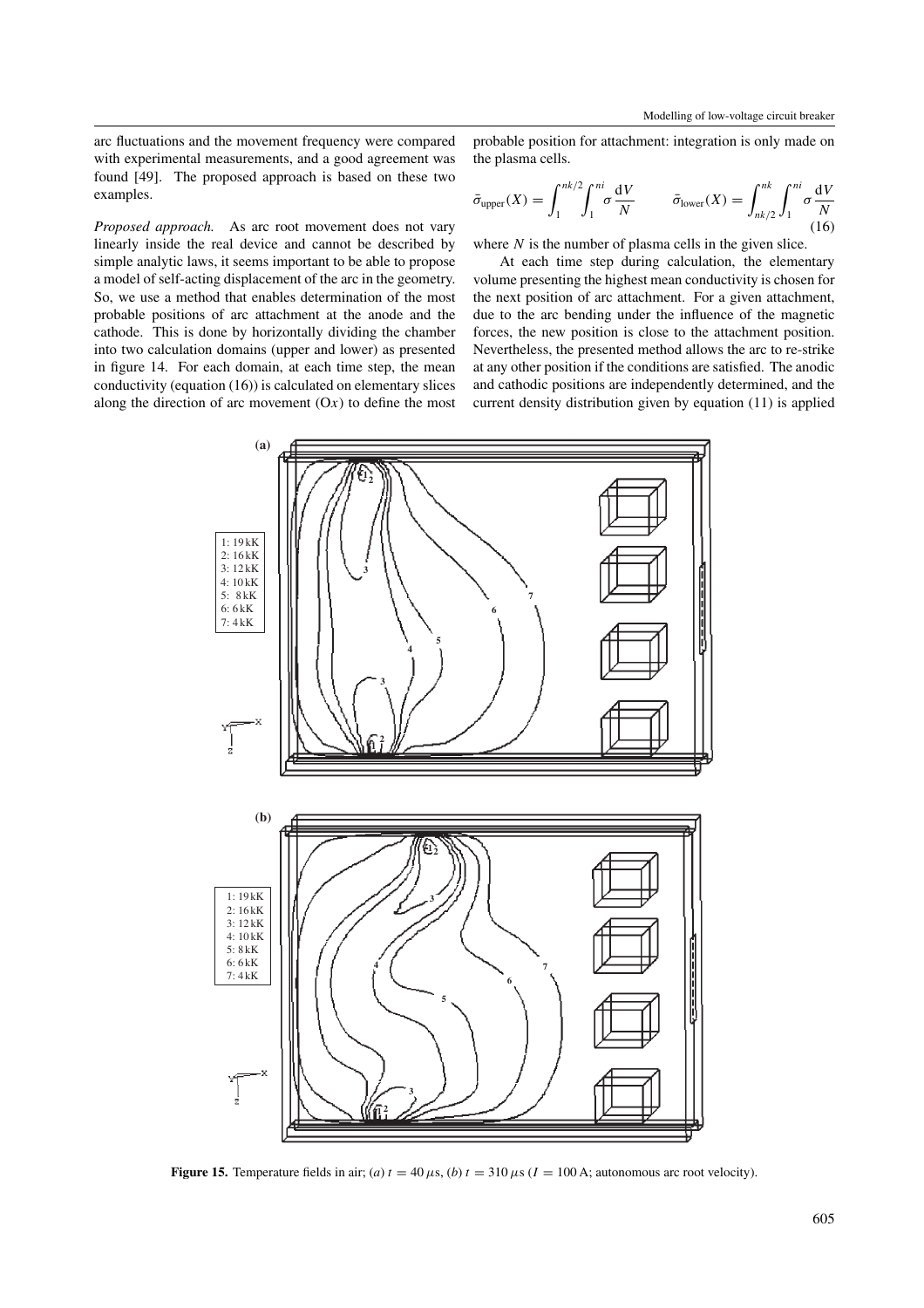

**Figure 15.** Temperature fields in air; (*c*)  $t = 580 \,\mu s$ , (*d*)  $t = 870 \,\mu s$  ( $I = 100 \,\text{A}$ ; autonomous arc root velocity).

on both electrodes centred on the determined position. The current intensity in the electrodes then flows from the edge of the calculation domain, P1, to the new position of the arc attachment, P2 (figure 11). The distance between P1 and P2 is then used to calculate the magnetic contribution of the rail. The same method is used for both electrodes.

With this proposed method, the cathodic and anodic roots can move independently and with different velocities.

# *4.3. Results in a transient state*

In this section, we present the circuit breaker results in a transient state using the approach of autonomous arc root displacement with possibilities of re-strike.

Figures  $15(a)$ – $(d)$  concern a transient case in air for a current intensity equal to 100 A. The temperatures are given at  $t = 40, 310, 580$  and  $870 \mu s$ , respectively. For  $t = 310$  and  $580 \,\mu s$ , we can observe a bending of the arc column towards

the opposite side of the splitters. Indeed, the arc roots move more quickly than the arc centre due to the magnetic forces from the rails.

It is difficult to obtain experimental temperature and velocity measurements due to the arc motion and to the characteristics times of the phenomena. So in order to partially validate the model, figure 16 plots the mean velocity of the cathode and anode roots in an air plasma for a dc current of 100 A. This mean velocity is defined by

$$
\bar{v} = \frac{[(position at time t) - (position at time t = 0)] \times 0.166}{time}
$$
\n(17)

The value 0.166 is the grid spacing (in millimetres in the O*x*-direction), which is constant in our case.

Experimental measurements exist in the literature giving the evolution of a low-voltage electric arc using a matrix of microcoils that behaves like a magnetic camera [16, 17]. The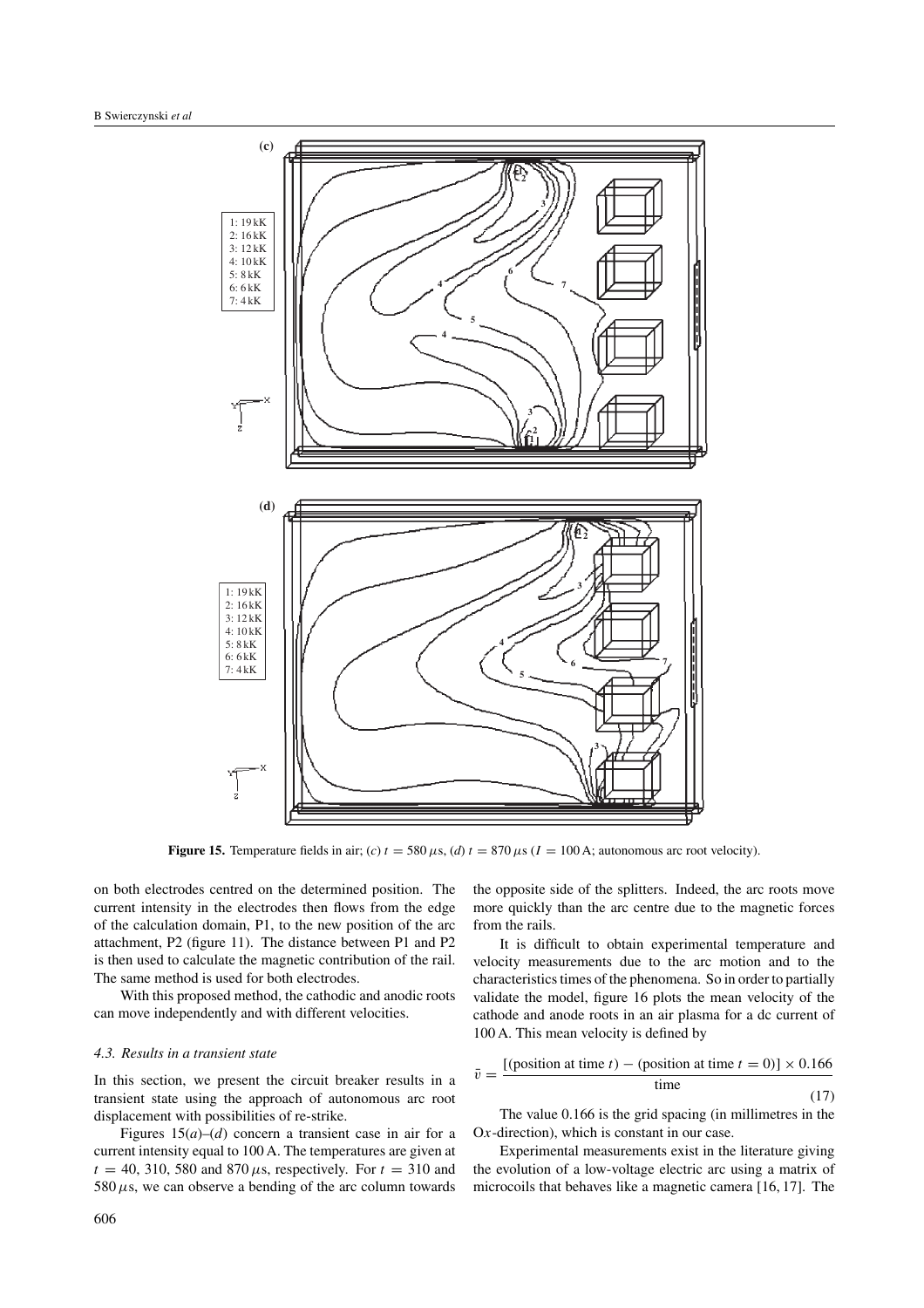

**Figure 16.** Arc root motion velocity versus time in an air plasma.



**Figure 17.** (*a*) Cathodic root position versus time and plasma composition. (*b*) Anodic root position versus time and plasma composition.

studies allow us to determine the average speed of the arc versus the peak value of the current and to determine the re-striking time. For a current of around 100 A, the mean velocity is around  $10 \text{ m s}^{-1}$  [16]. The re-striking velocity is estimated by the same authors at around  $10 \text{ km s}^{-1}$ .

We can note from figure 16 that the anode movement is more chaotic and that the mean velocity is around  $10-20$  m s<sup>-1</sup>. The decrease between 200 and 300*µ*s corresponds to a back movement of the attachment. A slow decrease corresponds to a stagnation or back slide. We can also estimate from the model the theoretical re-striking time. The distance between 200 and 300*µ*s corresponds to 3 mm; we can then deduce the re-striking velocity as around  $30 \text{ km s}^{-1}$  in our case for a pure air plasma.

Although the model does not take into account all the physical mechanisms, it allows us to find the same order of magnitude of the time parameters and allows us to give an idea of the arc behaviour in the circuit breaker chamber. We are now going to use this model for a parametric study on the influence of the nature of the medium.

Figures 17(*a*) and (*b*) present the position of the cathodic and anodic roots versus time for the mixtures air, air–5%PA6 and air–10%PA6. The arc in air–5%PA6 slides from its initial position to the final one without re-strike. On the contrary, in the air and air–10%PA6 plasmas, a re-strike occurred on the anodic root position between 200 and 300*µ*s.

Of course, the homogeneous cases are far from the real situations, and the envisaged proportion of PA6 may be small for a current of a few kiloamperes. But this study shows the influence of the proportion of PA6 on arc behaviour and on the re-strike phenomenon.

Finally, for one case (air–5%PA6), we plot in figure 18, the axial current density distribution for three different planes,  $k = 5, 17, 30$ , corresponding to axial distances from the upper electrode equal to  $z = 3.25$ , 11 and 19.5 mm and for a given time  $t = 700 \,\mu s$ . The figures represent the above views of the geometry. The rectangular grey surfaces correspond to the splitter and to the electrode. Due to the arc bending, the central position of the current density distribution varies along the *z*-direction. At the first and last positions, the current density distributions are less expanded due to the arc root attachment.

# **5. Conclusions**

The aim of this work was to study the dynamics of the arc in the chamber of a low-voltage circuit breaker. Due to the numerous physical phenomena involved and to the complexity of the real device, the assumptions are used in a simplified geometry. Nevertheless, two specific points are studied: the influence of the proportion of PA6 and the external magnetic field on the arc movement.

First, the transport properties of air and mixtures of air and PA6 are calculated and discussed. The calculations show that the electrical conductivity decreases at low temperatures with the presence of PA6. At the same time, the thermal conductivity increases. These transport properties are tested in a three-dimensional stationary model of an arc at 100 A in a simplified circuit breaker geometry. The model estimates the effect of PA6 on the arc properties: the electrical potential increases with PA6 and organic vapours tend to decease the radial extension of the arc.

Still, with this stationary model, the influence of a constant external magnetic field on arc behaviour, according to the plasma composition, is studied. Two different values of the magnetic field are applied to shift the arc towards the splitters. It is shown that the total voltage drop increases with the value of the magnetic field and the presence of PA6.

Then, a transient state model is presented to study the displacement of the arc through the circuit breaker chamber. Two methods are proposed to deal with the magnetic field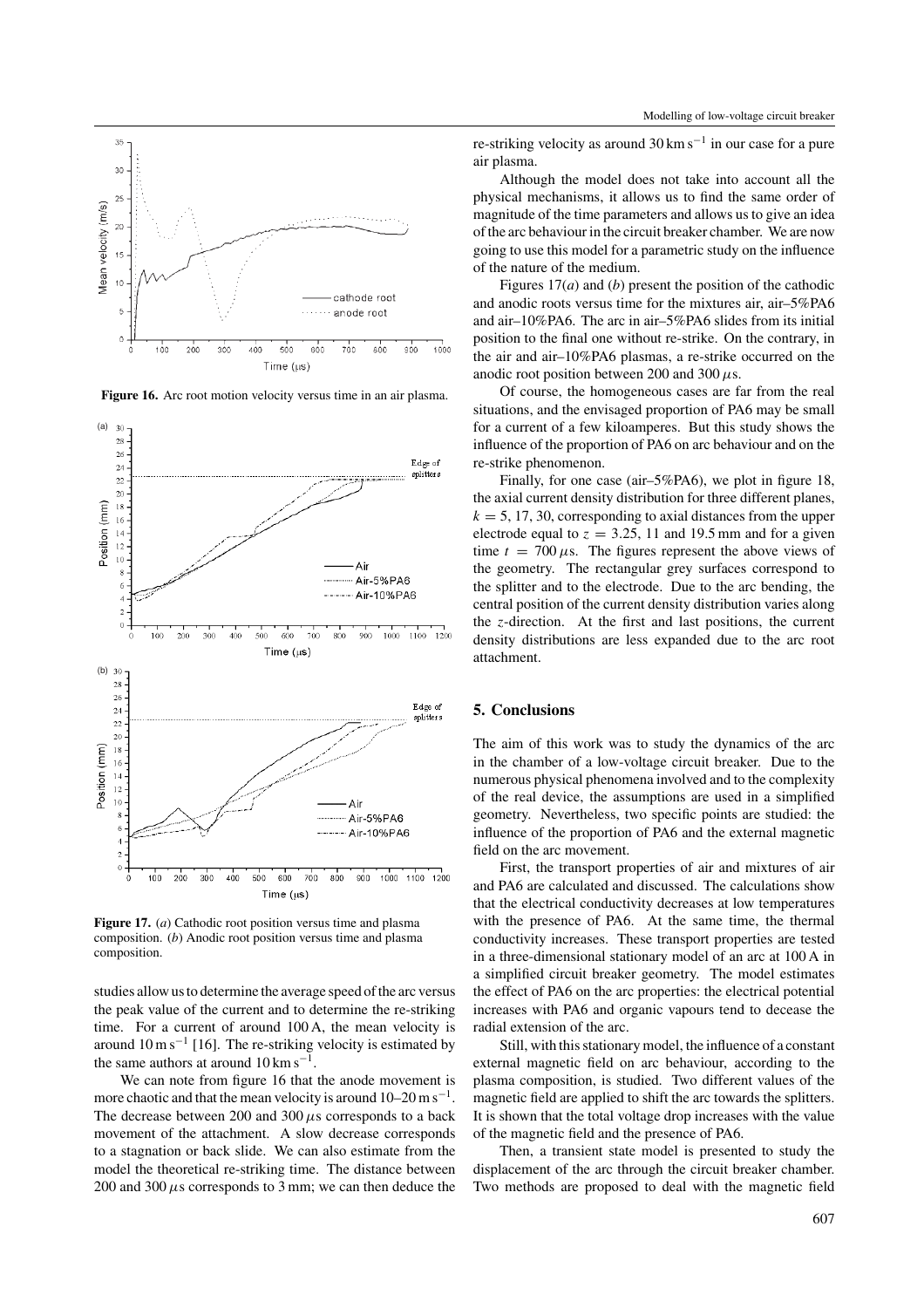

**Figure 18.** Current density distribution on the plane (*a*)  $z = 3.25$  mm, (*b*)  $z = 11$  mm and (*c*)  $z = 19.5$  mm from the cathode (time: 700  $\mu$ s) in air–5%PA6 medium;  $I = 100$  A.

induced by the current contacts in the chamber and to describe a self-coherent displacement of the arc. This last point is based on the estimation of the local electrical conductivity and enables re-strikes of the arc.

Results of the transient model are then presented in the same simplified geometry at 100 A. The self-coherent displacement method is applied and the results for arc on the arc behaviour in the chamber are presented. It is shown that under forces, the arc roots are pushed towards the splitters as in the middle of the geometry, the arc seems to move more slowly. Finally, the behaviour of the arc in the presence of PA6 is studied in the transient case of the self-coherent movement.

# **Acknowledgments**

We gratefully acknowledge EDF and Schneider Electric for their financial support.

# **6. References**

- [1] Kelkar M and Heberlein J 2000 *J. Phys. D: Appl. Phys.* **33** 2172–82
- [2] Schlitz L Z, Garimella S V and Chan S H 1999 *J. Appl. Phys.* **85** 2547–55
- [3] Blais A, Proulx P and Boulos M I 2003 *J. Phys. D: Appl. Phys.* **36** 488–96
- [4] Fang M T C and BanksADJ 1985 *J. Phys. D: Appl. Phys.* **18** 229–38
- [5] Karetta F and Lindmayer M 1998 *IEEE Trans. Components* **21** (part A) 96–103
- [6] Swierczynski B, Gonzalez J J, Freton P and Gleizes A 2003 Contribution 3D à l'étude d'un disjoncteur Basse Tension 6èmes journées d'études sur les fluctuations des arcs (Clermont-Ferrand, France) II-12
- [7] Stammberger H, Daube T, Dehning C and Anheuser M 2002 Arc simulations in realistic low-voltage arcing chambers *Int. Conf. on Electrical Contacts (Zurich)* ed W Johler (Switzerland: Swiss Electrotechnical Association)